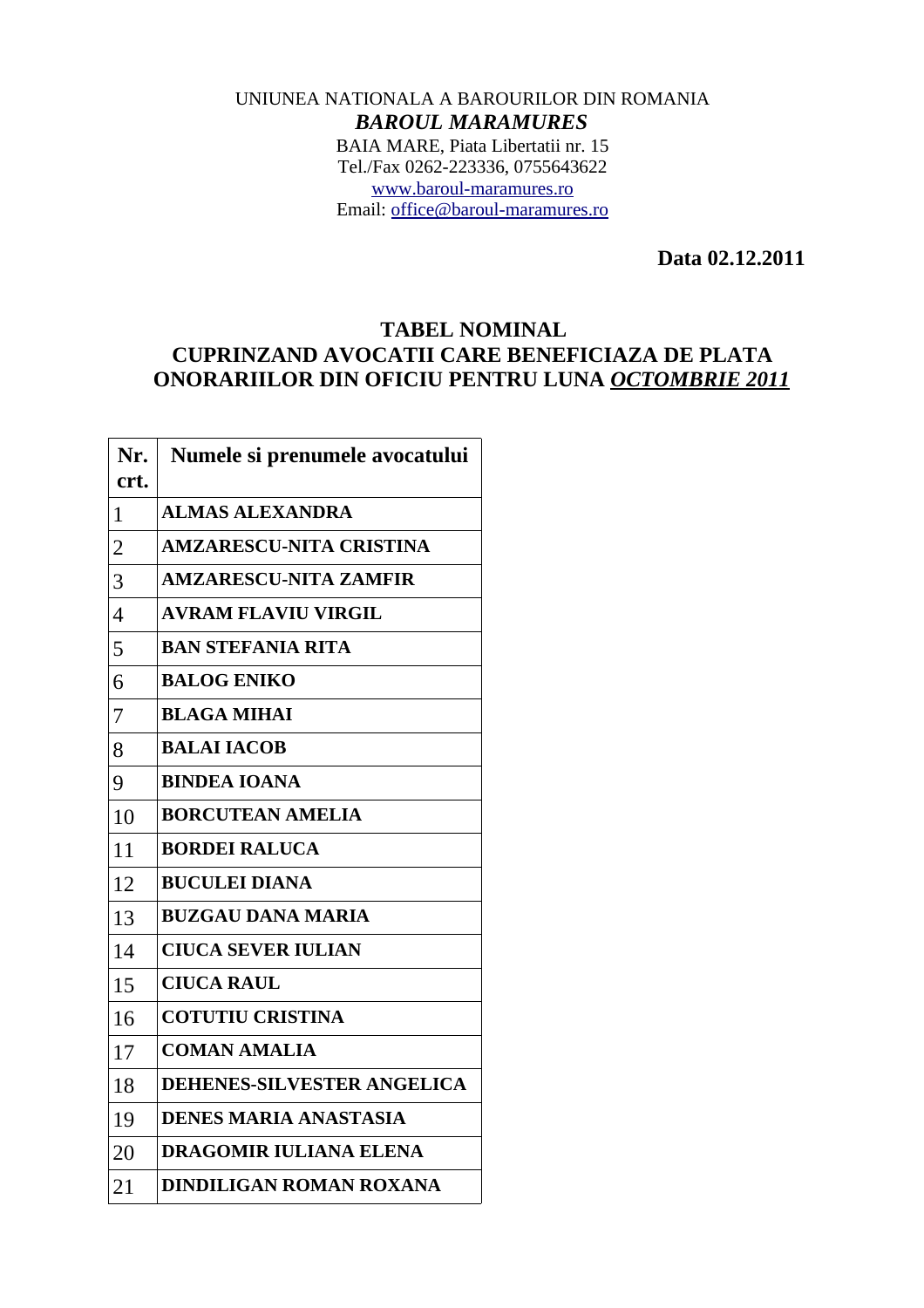| 22 | <b>ENE SOLOMCIUC DIANA</b>    |
|----|-------------------------------|
| 23 | <b>FARCAS MADALINA</b>        |
| 24 | <b>GHIRAN CLAUDIA</b>         |
| 25 | <b>GIURGIU ADRIAN</b>         |
| 26 | <b>GIURGIU LIANA</b>          |
| 27 | <b>GORON ANAMARIA</b>         |
| 28 | <b>ILEA DELIA</b>             |
| 29 | <b>IACOB DIANA</b>            |
| 30 | <b>ILUTI ALINA</b>            |
| 31 | <b>INDRE LIVIU</b>            |
| 32 | <b>LADANYI HORGOS ANDREEA</b> |
| 33 | <b>LIBOTEAN IONELA</b>        |
| 34 | <b>LUPSE MARINELA</b>         |
| 35 | <b>MARIS ALEXANDRA</b>        |
| 36 | <b>MAROZSAN RALUCA</b>        |
| 37 | <b>MIHALCA DELIA</b>          |
| 38 | <b>MOLDOVAN LINDA</b>         |
| 39 | <b>MOTOC ANDRADA</b>          |
| 40 | OANA LAURA IOANA              |
| 41 | <b>OLAR IULIA</b>             |
| 42 | <b>ONITA IVASCU ADRIAN</b>    |
| 43 | PETRAN MANUELA                |
| 44 | <b>POP PETRE</b>              |
| 45 | <b>RADU CRISTIAN</b>          |
| 46 | <b>RADU VALENTIN</b>          |
| 47 | <b>RADU EMIL OVIDIU</b>       |
| 48 | <b>RATIU SIMONA</b>           |
| 49 | <b>SABOU ANCA</b>             |
| 50 | SALAJAN ANCA                  |
| 51 | <b>SEBESTYEN TIMEA</b>        |
| 52 | <b>SCIUCHIN MIHAELA</b>       |
| 53 | <b>SIMON CIAN MONICA</b>      |
| 54 | <b>STEF DAN</b>               |